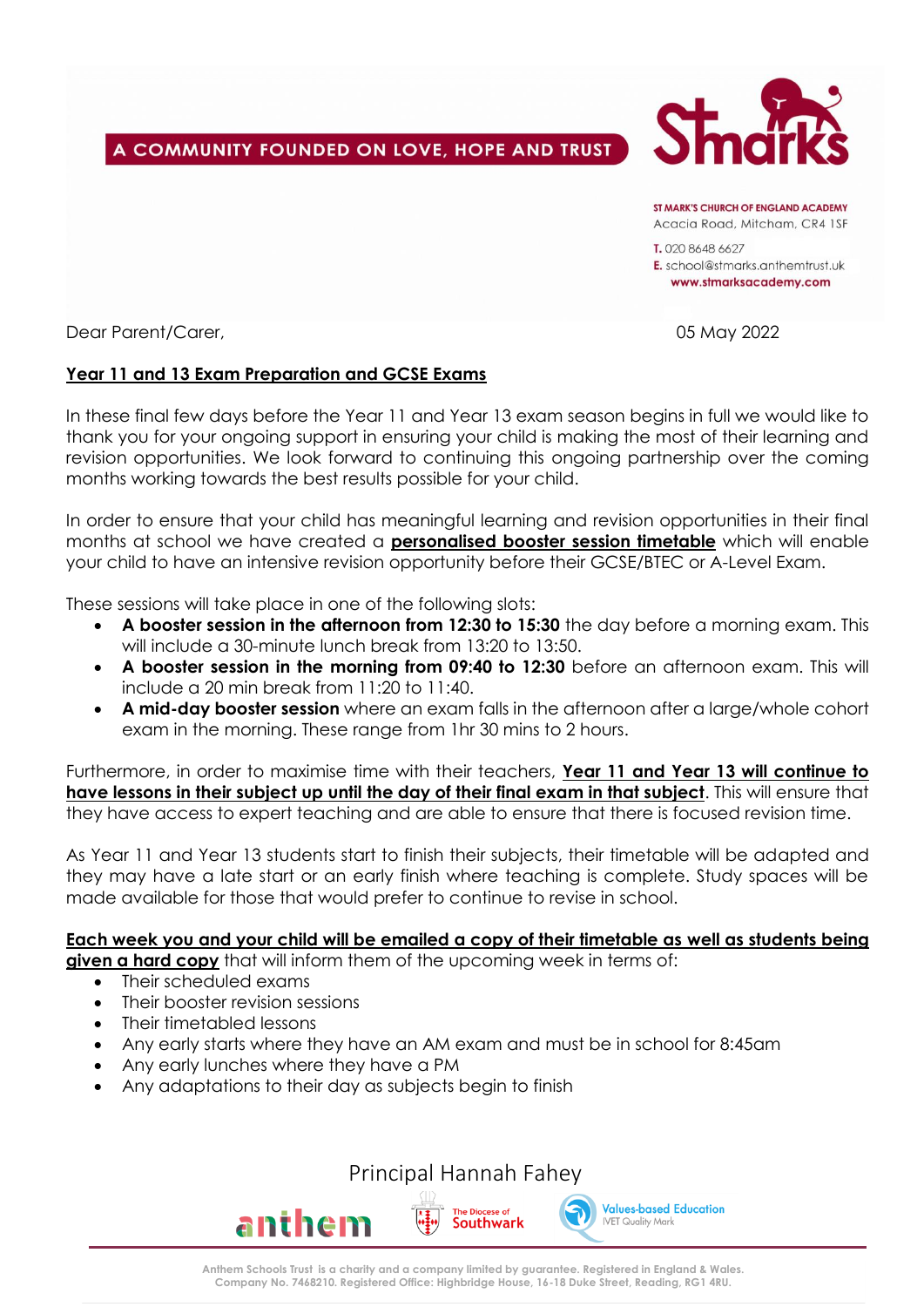Please ensure that you talk through this timetable with their child each week so that they know where they are expected to be and do not miss these continuing learning and revision opportunities.

# **Year 11 and Year 13 Final Day**

- Year 11 Exams will finish on Thursday 23rd June, unless they are completing a home language exam in Gujarati, Polish, Portuguese, Persian, Russian or Panjabi.
- Year 13 Exams will finish on Friday 24<sup>th</sup> June, though a number of students will complete their exams before this date.

## **Exam Contingency Day 2022**

The awarding bodies have designated Wednesday 29 June 2022 as a 'contingency day' for examinations. The designation of a 'contingency day' in examination timetable is in the event of national or significant local disruption to examinations in the United Kingdom. *All students must remain available until Wednesday 29 June 2022 should an awarding body need to invoke its contingency plan.*

## **Revision Strategies/Suggestions:**

We recognise that students can struggle as the exam season intensifies to maintain their motivation for revision, or struggle to ensure that they are using their time effectively. We highly recommend that your child plans their revision timetable using the example attached.

Parents have also suggested the following as effective strategies to support their child:

- Take away games consoles/tablets/mobile phones and give the devices back to your child at agreed times after evidence of revision has been shared with you.
- Agree rewards with your child for completing revision. These do not have to be expensive but could be as simple as making them their favourite dinner, or reducing their chores.
- Ask your child to show you their revision notes and self-testing activities each day. We are encouraging all students to actively revise by making quizzes, flashcards or practice papers not simply re-reading their notes.
- Encourage your child to make use of the online revision resources on TEAMS, Hegarty Maths, Educake and Impress the Examiner.
- You can also access some great study skills guides on the following website: <https://www.skillsyouneed.com/learn/study-skills.html>

#### **Managing Exam Stress and Student Wellbeing:**

Everyone gets nervous; it's a normal part of exams. While it's not so easy to stop feeling nervous, you can use relaxation techniques to keep your nerves under control and focus on what you want to achieve.

Here are some tips and techniques you can try if you feel stressed before and during exams.

#### *Before your exams*

- Being prepared and doing the work will always help you feel more confident about sitting your exams, so do as much revision as you can.
- Celebrate your successes in revision tasks and know when you do well.
- Meditation and exercise are great ways to help clear your mind, leaving you feeling refreshed and energised. Plan something for first thing in the morning – if you start your day well, you are more likely to stay calm.
- Use deep breathing to relax your body and mind.
- Eat the right foods and drink lots of water for example, too much coffee and sugar can make you feel more anxious as they are stimulants.